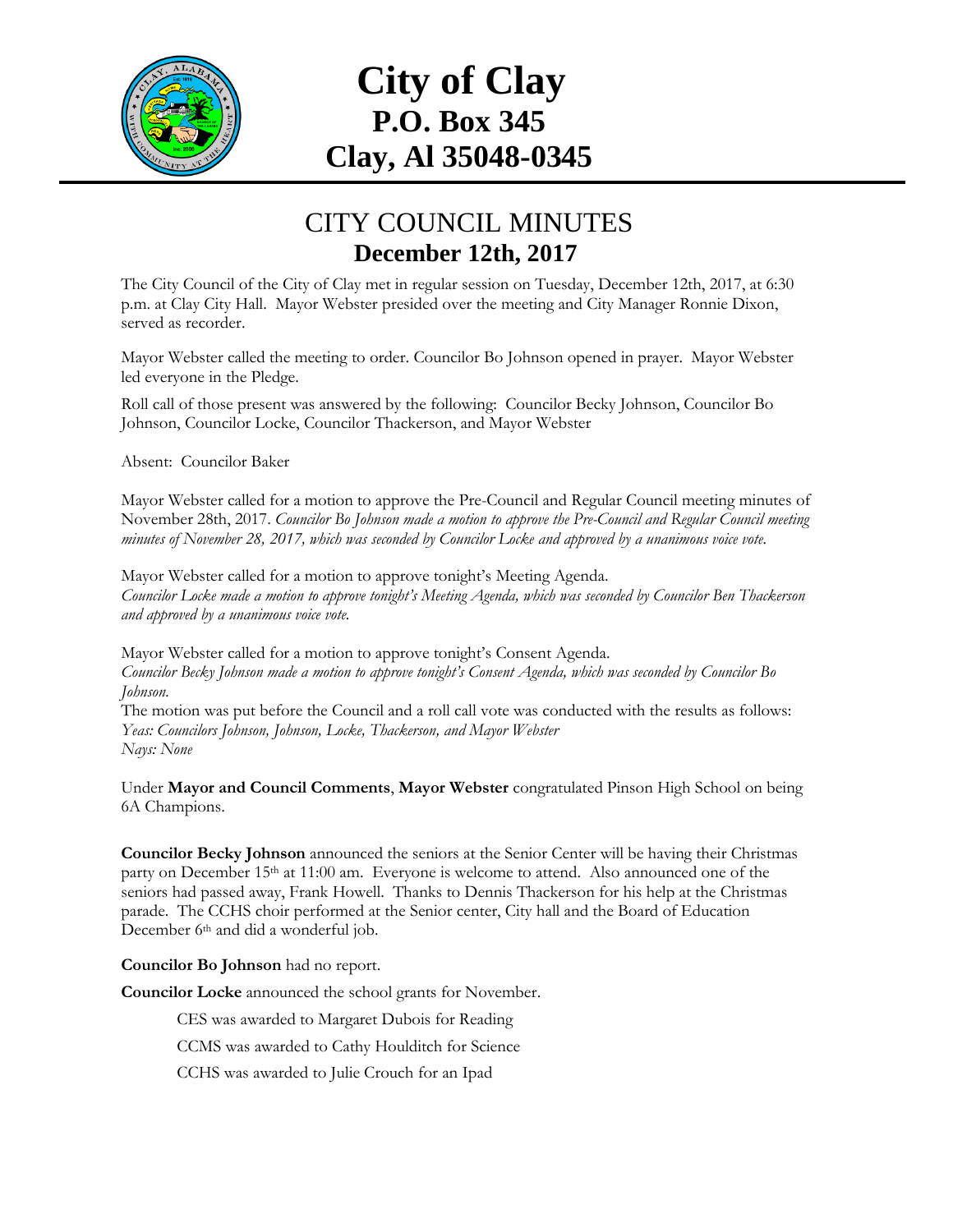

## **CITY OF CLAY CITY COUNCIL MINUTES December 12th, 2017**

**Councilor Thackerson**. Attended Ross Bridge ceremony and was awarded an Advanced CMO. Stated, we need to walk on the new trails, maybe during the Christmas break.

Under **Reading of Petitions, Applications, Complaints, Appeals, Communications, etc.,** Mayor Webster announced that there were none.

Under the **City Manager's Report**.

Mr. Dixon reported the account balances in the General Fund  $= $234,965.06$ ; Contractors Bond  $=$ \$152,044.80; Capital Improvement Fund = \$478,775.99; 4 & 5 Cent Gasoline Fund = \$77,028.36, 7 Cent Gasoline Fund =  $$34,872.15$ ; Building Fund =  $$700,000.00$ ; Paving Supplement Fund = \$300,000.00; Contingency Fund = \$1,100,000.00; BBT Fund= \$53,027.68; Ballpark Registration Income  $=11,345.00$  and Ballpark Sports Expense  $=(1,566.72)$ .

Basketball for 2018 began last week, teams have been chosen and uniforms ordered.

Mr. Dixon called for a motion to reject both bids for the new library due to both bids being in excess of our budget. *Councilor Becky Johnson made a motion to approve the motion to reject bids, which was seconded by Councilor Dennis Locke and approved by a unanimous voice vote.*

Mr. Dixon received a call regarding discipline at the CCMS during unstructured environment which is hallway and lunchroom times. A PDIS grant was awarded to instruct teachers how to better control the environment during those unstructured times.

Mayor called for a motion to move to unanimous consent. *Councilor Becky Johnson made a motion to move to unanimous consent which was seconded by Councilor Thackerson and approved by a unanimous voice vote*

Resolution 2017-37 to award a bid for the demolition on Debbie Drive. Milam bid \$9,500.00. Motion to approve resolution 2017-37. *Councilor Dennis Locke made a motion to move to approve resolution 2017-37 which was seconded by Councilor Thackerson and approved by a unanimous voice vote.*

Resolution 2017-38 is to set the 2018 meeting times for City Council. *Councilor Bo Johnson made a motion to approve resolution 2017-38 which was seconded by Councilor Locke and approved by a unanimous voice vote.*

Resolution 2017-39 is to set the 2018 meeting times for Planning and Zoning. *Councilor Becky Johnson made a motion to approve resolution 2017-39 as amended which was seconded by Councilor Locke and approved by a unanimous voice vote.*

Resolution 2017-40 is to set the 2018 meeting times for Board of Zoning Adjustments. *Councilor Bo Johnson made a motion to approve resolution 2017-40 which was seconded by Councilor Thackerson and approved by a unanimous voice vote.*

Resolution 2017-41 is to set the 2018 meeting times for Library Board. *Councilor Becky Johnson made a motion to approve resolution 2017-41 which was seconded by Councilor Bo Johnson and approved by a unanimous voice vote.*

Resolution 2017-42 is to set the 2018 meeting times for Committees. *Councilor Ben Thackerson made a motion to approve resolution 2017-42 which was seconded by Councilor Locke and approved by a unanimous voice vote.*